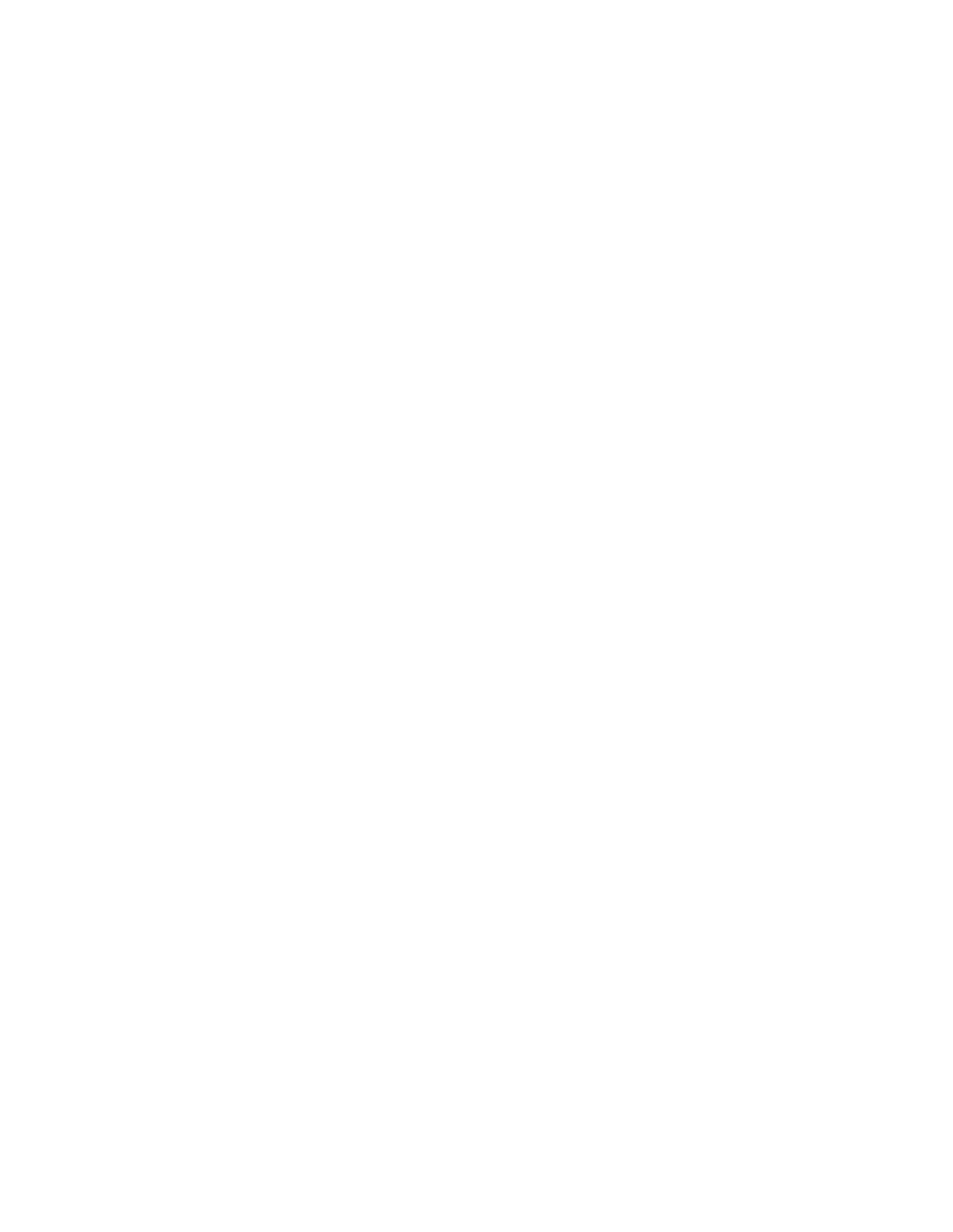

## **Audit and Compliance Committee**

June 2, 2020 10:00 am

## **AGENDA**

Call to Order and Opening Remarks

Roll Call and Statement of Necessity

Approval of Minutes (Action) ..........................................................................................Tab 1

Results of External Reviews (Information) ......................................................................Tab 2

- 1. Tennessee Comptroller of the Treasury, Financial and Compliance Audit Report for the Year Ended June 30, 2019
- 2. Tennessee Department of Finance and Administration, Office of Criminal Justice Programs On-site Review of STOP Contract with MTSU, February 24, 2020
- 3. National Science Foundation Desk Review performed by Atlas Research, April 14, 2020

Quarterly Report – Results of Internal Audit Reports (Information) ..............................Tab 3 Closing Remarks

Adjourn Public Session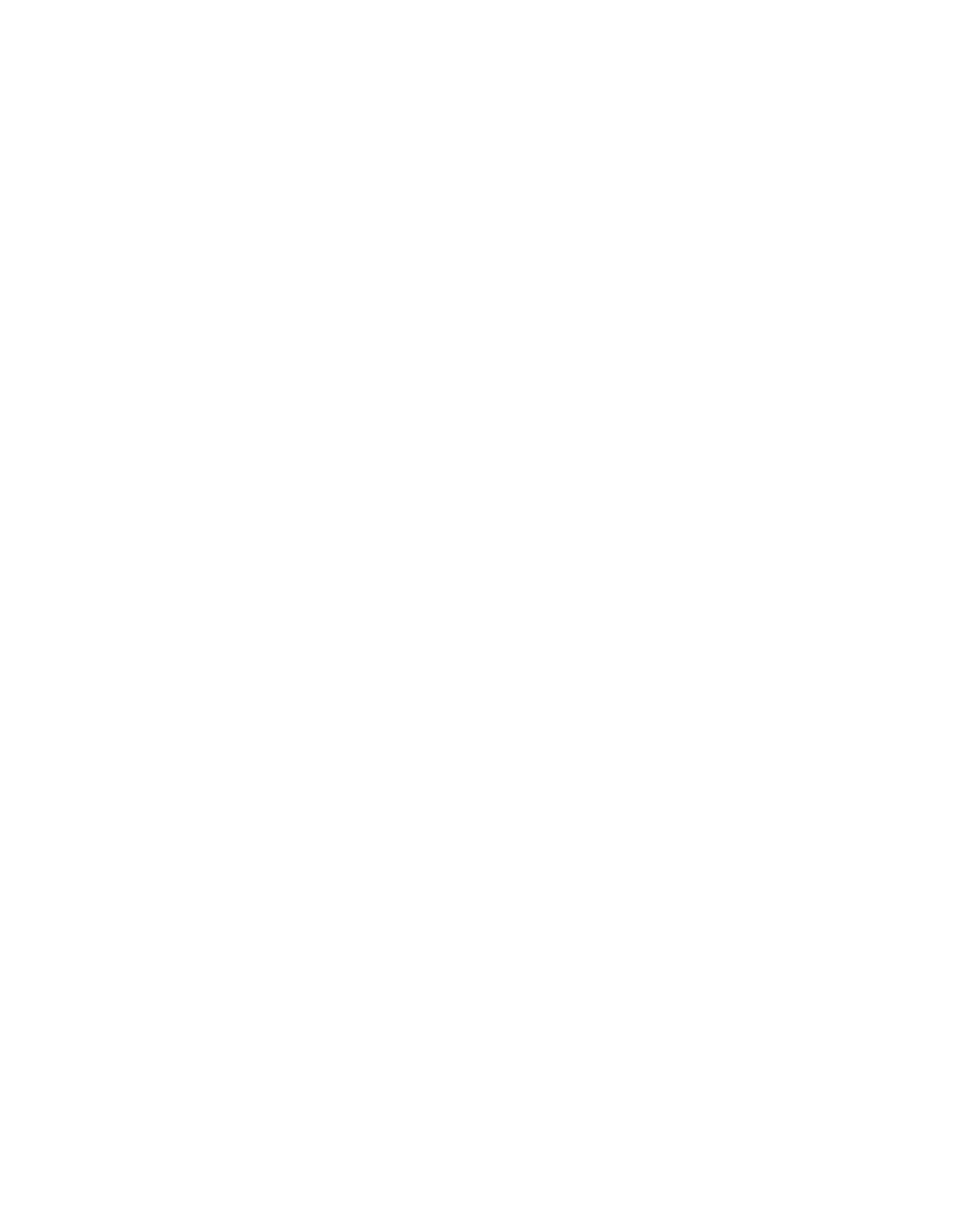

## **Audit and Compliance Committee**

# **Action Item**

DATE: June 2, 2020

SUBJECT: **Approval of Minutes**

PRESENTER: PRESENTER: Committee Chair

## **BACKGROUND INFORMATION:**

The Audit and Compliance Committee met on March 17, 2020. Minutes from the meeting are provided for review and approval.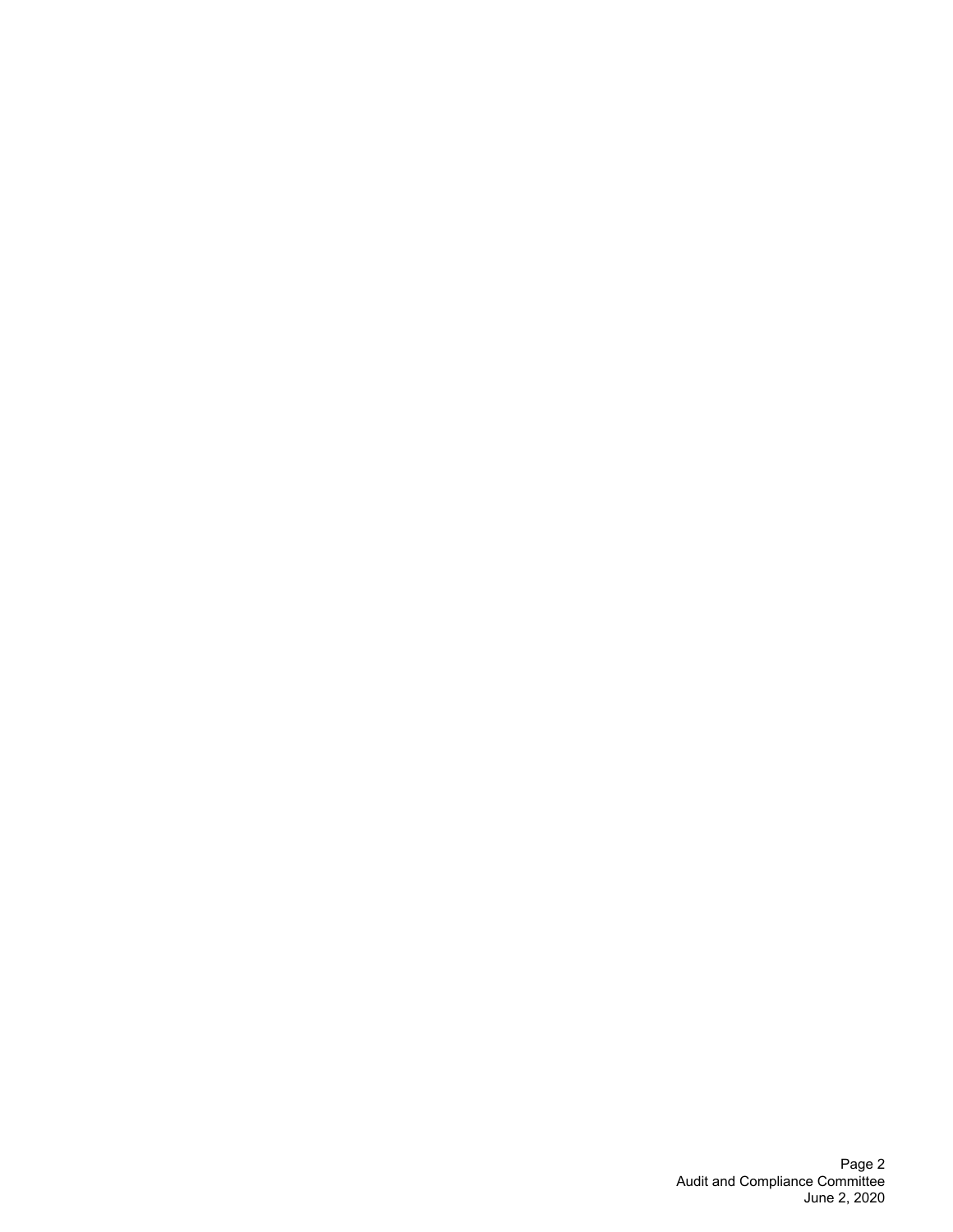## **MIDDLE TENNESSEE STATE UNIVERSITY BOARD OF TRUSTEES**

## **AUDIT AND COMPLIANCE COMMITTEE MINUTES**

The Audit and Compliance Committee met on Tuesday, March 17, 2020 via electronic teleconference.

#### **Call to Order and Opening Remarks**

Committee Chair Pete DeLay called the meeting to order at 11:45 a.m.

#### **Roll Call and Statement of Necessity**

Since the Committee was participating electronically, Heidi Zimmerman, University Counsel and Board Secretary, stated that the meeting must proceed in accordance with Tennessee Code Annotated Section 8-44-108(c)(3). She stated that as roll was called, responses were needed to two questions. (Question 1. Can you hear everyone participating via teleconference so that you can participate in the meeting? Question 2. Is anyone else in the room with you: if so, please identify each person?) These two questions had been asked and answered at the commencement of the other committee meetings held that morning. Ms. Zimmerman stated that unless the trustee stated otherwise as their names were called, she would assume that those present in the room as indicated before remained the same, and that the Committee members could clearly hear others on the line.

Committee members Tom Boyd, Pete DeLay, Mary Martin, Steve Smith, and Pam Wright were in attendance by way of teleconference and confirmed those present in the room were the same as previously noted during prior roll calls: Trustees Tom Boyd, Pete Delay, Steve Smith and J.B. Baker participated via phone from the same location, and Trustees Mary Martin and Pam Wright were alone at their locations. All indicated they could hear all others on the call clearly. Committee member Christine Karbowiak was not in attendance.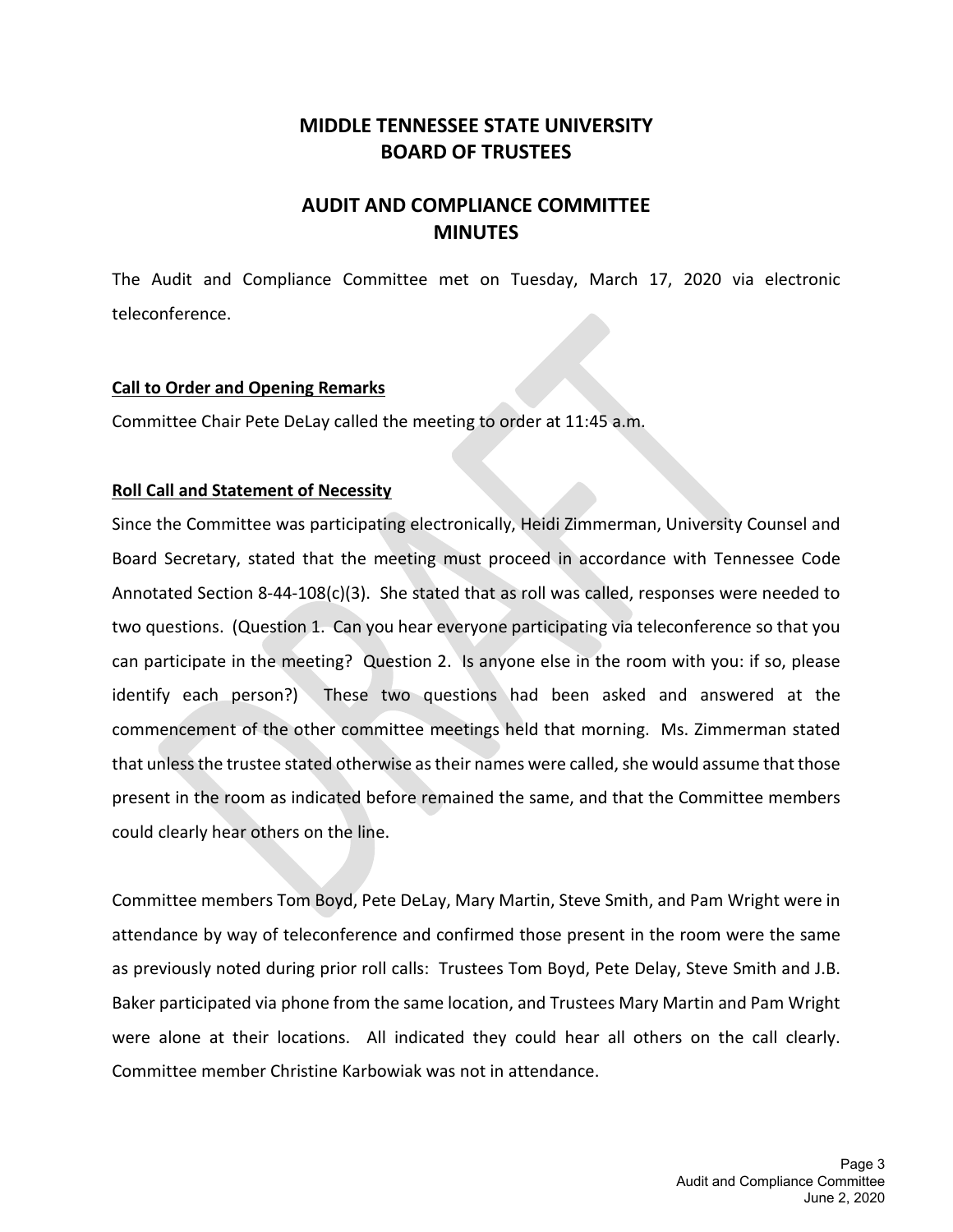Also present on the conference call were Trustees J.B. Baker, Darrell Freeman Sr., Joey Jacobs, and Samantha Eisenberg. President Sidney McPhee; Alan Thomas, Vice President for Business and Finance; Mark Byrnes, University Provost; Joe Bales, Vice President for University Advancement; Andrew Oppmann, Vice President for Marketing and Communications; Bruce Petryshak, Vice President for Information Technology and Chief Information Officer; Deb Sells, Vice President for Student Affairs and Vice Provost for Enrollment and Academic Services; Brenda Burkhart, Chief Audit Executive; Heidi Zimmerman, University Counsel and Board Secretary; and, Kim Edgar, Assistant to the President and Chief of Staff were also in attendance.

Ms. Zimmerman stated that a quorum was not physically present, but that one would exist with the inclusion of the Committee members participating electronically. In accordance with T.C.A. § 8-44-108(b)(2), in order to proceed without a physical quorum, the Committee was required to make a determination that necessity for the meeting existed. Ms. Zimmerman provided the following circumstances for the Committee's consideration to establish the necessity for holding the meeting:

- 1. The agenda included matters the Committee must consider and vote on in order to make recommendations to the Board of Trustees. These recommendations include several informational and follow up items to be shared with the Committee members.
- 2. The Board of Trustees will meet on Tuesday, March 31.
- 3. It was necessary for the Committee to meet in order to consider these matters prior to the Board's next meeting.
- 4. Due to concerns related to exposure to the coronavirus, it was determined that the Committee meeting should be held electronically and, thus, there was not a physical quorum without electronic participation of Committee members.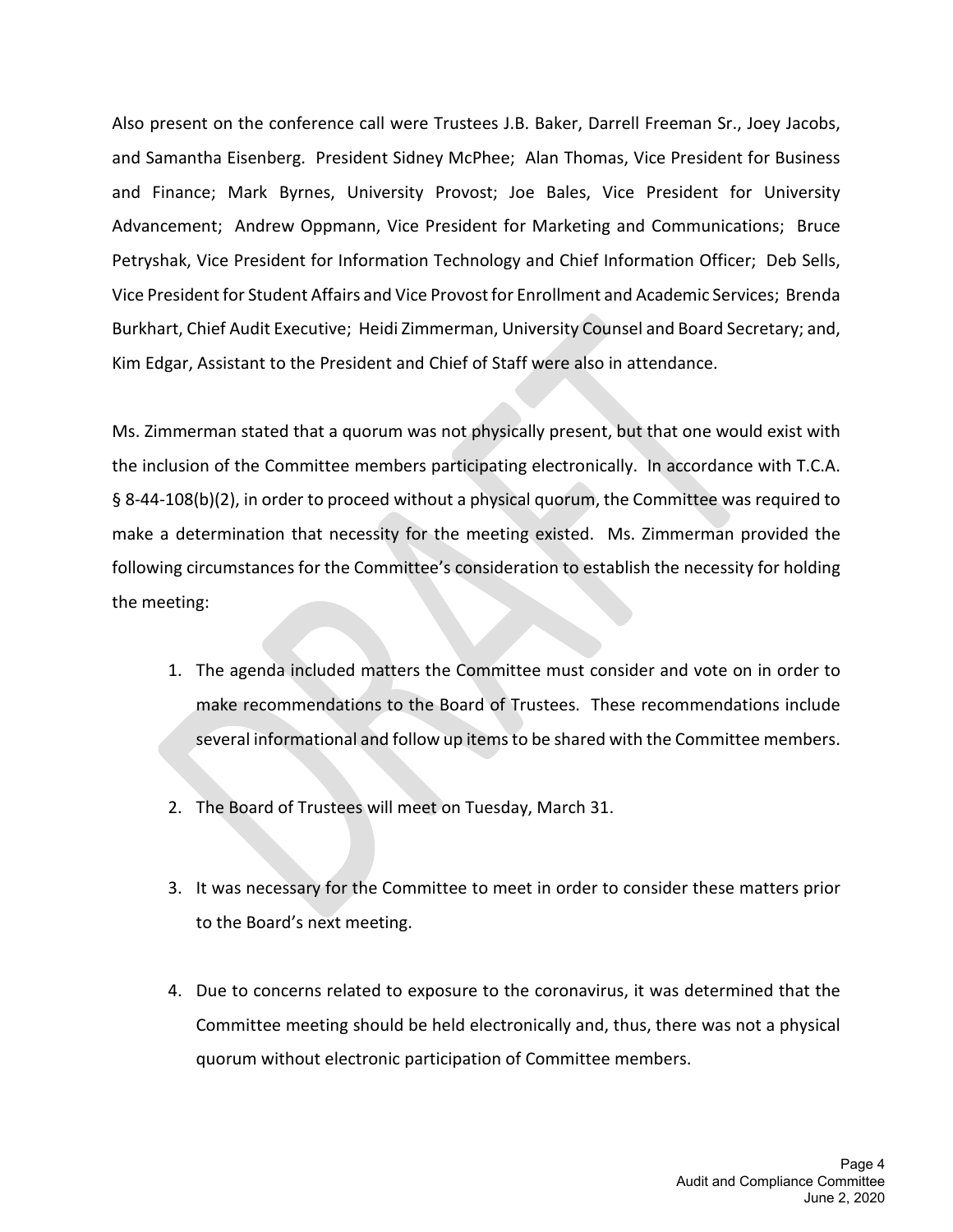Chairman Delay requested a motion and a roll call vote be taken for determination on the necessity of holding the meeting. Trustee Smith made the motion, which was seconded by Trustee Boyd. A roll call vote was taken and with all Committee members voting "Aye", the motion establishing the necessity of holding the meeting carried.

Trustee Delay thanked Christine Karbowiak for her exemplary service as the previous chairman of the Committee, citing her knowledge and experience as invaluable to the Board and the Audit and Compliance Committee.

#### **Approval of Minutes - Action**

The first agenda item was approval of the minutes from the November 12, 2019 Audit and Compliance Committee meeting. Trustee Boyd moved to approve the minutes from the November 12, 2019 meeting and Trustee Smith seconded the motion. A roll call vote was taken and, with all Committee members voting "Aye," the motion to approve the minutes from the November 12, 2019 meeting of the Audit and Compliance Committee carried.

#### **Report of Conflict of Interest Disclosures in 2019 - Information**

Gené Stephens, Assistant Vice-President for the Office of Compliance and Enterprise Risk Management, presented for the Committee's information the Report of Conflict of Interest Disclosures for 2019. There were 17 cases reviewed with most managed through mitigation plans. Ms. Stephens also stated as of March 1, 2020 Human Resource Services had sent out the Annual Notice of Conflict of Interest Disclosure.

#### **Review of President's Statement of Disclosure of Interests for 2020 – Information**

Ms. Burkhart presented the President's Statement of Disclosure of Interests for 2020 for information and the Committee's review, noting there were no changes from the disclosures made in 2019 and the form is a public record on the Tennessee Ethics Commission webpage. She also pointed out the form correctly discloses the position held as "President – University governed by Board of Trustees".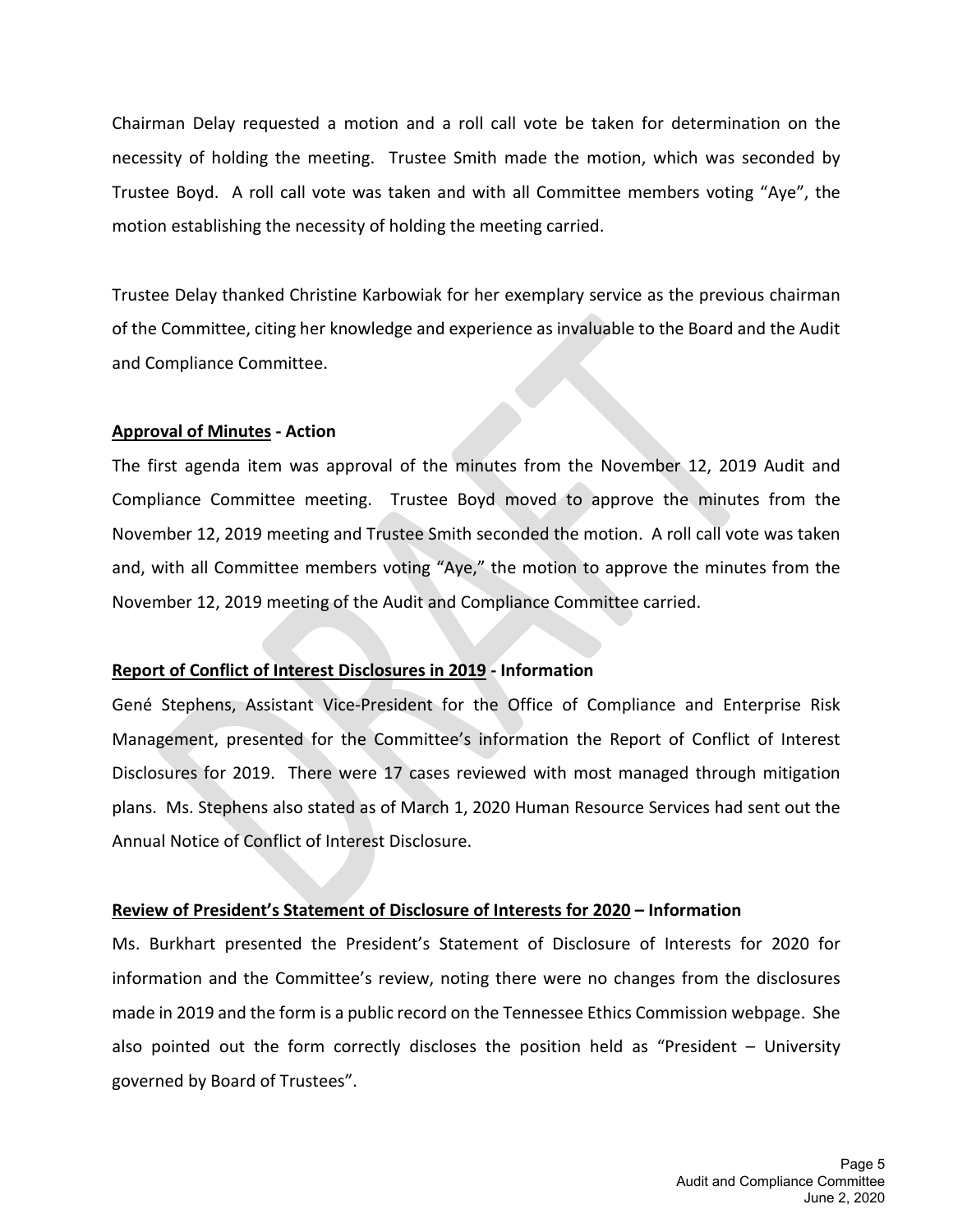#### **Report on Compliance with Public Records Policy - Information**

Ms. Zimmerman presented the Report on Compliance with Public Records Policy, Policy 120. A summary of the number of records requests received in 2019 was provided for the Committee's review. Ms. Zimmerman noted there were 170 total requests and also stated the denials are typically based on lack of Tennessee citizenship required by policy.

#### **Results of External Reviews - Information**

Ms. Burkhart presented the results of two external reviews. The Office of the Comptroller of the Treasury released the Results of Agreed-Upon Procedures Applied to the Statement of Revenues & Expenses for the Athletic Programs on January 13, 2020. The report indicated there were significant differences between the amounts in the athletic statements based on general ledger accounts and changes in the NCAA reporting requirements. The statements were revised to reflect the changes in the reporting requirements.

The Tennessee Department of Transportation, Grants Monitoring Section, conducted a desk review of two contracts with MTSU. There were no findings of noncompliance.

### **Quarterly Report – Results of Internal Audit Reports – Information**

Ms. Burkhart presented the results of Internal Audit Reports. Two audit projects were completed with no reportable issues noted: the Audit of the Office of the President for Fiscal Year 2019 and the Audit of Football Ticket Sales and Paid Attendance for Fall 2019. The third audit report issued, the Review of the Use of the MTSU Owned Aircraft for the Period July 1, 2017 – November 30, 2018 included two recommendations management is implementing: written procedures needed for university plane and improvement needed with flight log documentation. The Committee was provided a draft copy of Policy 180 Operation and Use of University Aircraft for information/review. Discussion regarding the policy included notification of unassigned seats, the rate charged for using the aircraft, approval of the use of the university plane, and other non-MTSU affiliated users of the plane. Board Chair Smith requested that Alan Thomas send all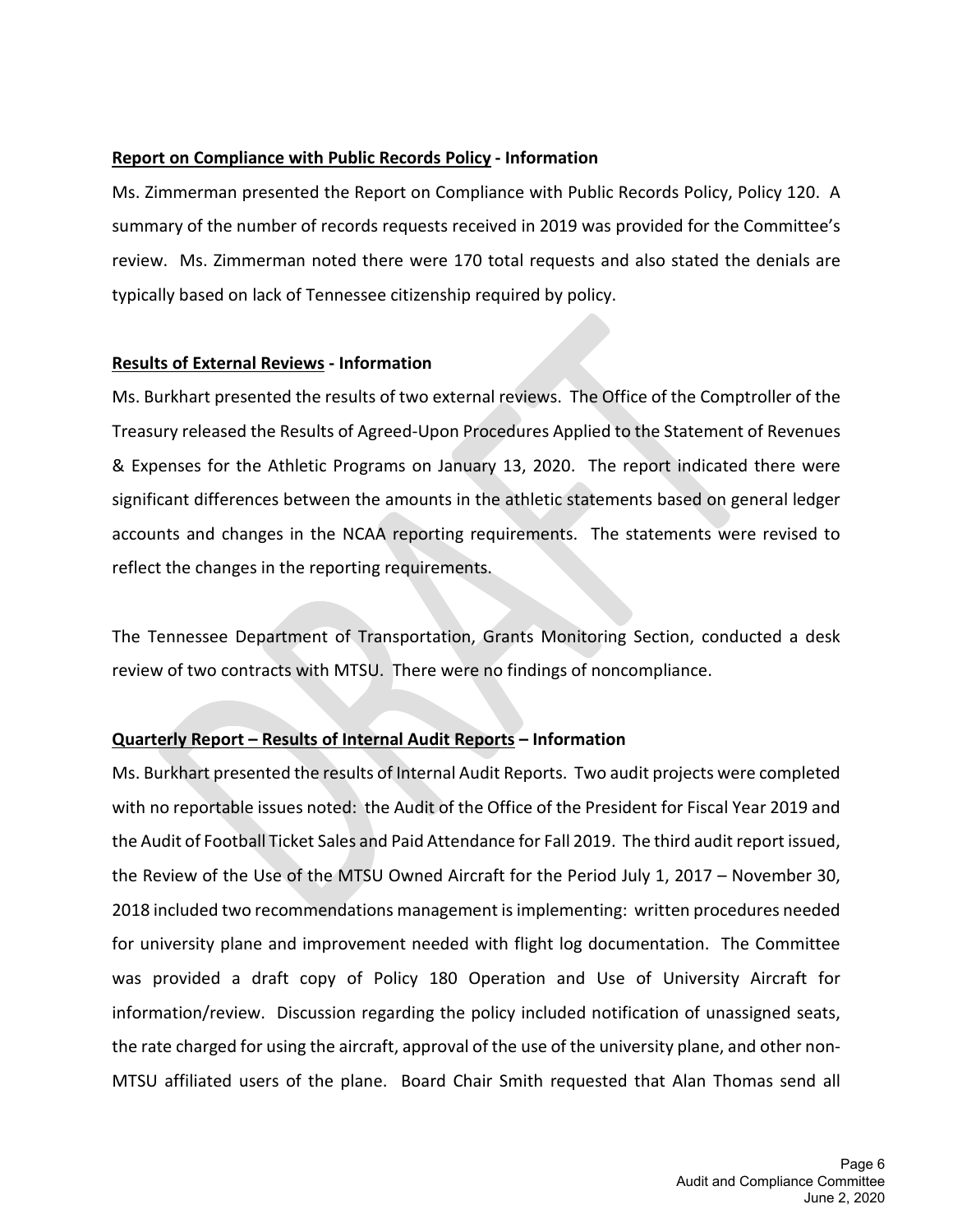trustees a copy of the procedures for requesting and obtaining approval for a flight. The approval of the policy was also discussed. Ms. Burkhart explained that it was an operational policy for a campus department, and approval of operational policies was delegated to the President. Committee members agreed that it was an operational policy. The current status of the Internal Audit Plan for Fiscal Year Ended June 30, 2020 was also included for the Committee's review.

#### **Follow-Up Item: Update of Corrective Actions – Comptroller's Audit of Athletics - Information**

At the Committee's last meeting on November 12, 2019 the Committee requested an update on the corrective action taken to address the findings and internal control deficiency discussed in the Comptroller's Audit of Athletics report. For better management of the vendor provided sports apparel allotments, the Athletic Department developed written procedures addressing the required approvals, the allocation process and the documentation requirement for reporting an employee's extra compensation. The Committee was provided a copy of the procedure and the extra compensation form for athletic apparel allotments. To address the deficiency of "inadequate oversite of use of Sponsorship Trade" Athletic Department officials established an electronic process for requesting and approving the use of trade. Electronic approvals are granted by the Athletic Director or Senior Associate Athletic Director with the Athletic Business Office maintaining the supporting documentation and tracking the use of the sponsorship trade.

# **Follow-Up Item: Review of the Draft Report of the Audit of the Office of the President - Information**

During the Committee's review of the draft report of the Audit of the Office of the President, a quarterly report of the budget to actual expenses of the accounts for the operations of the Office of the President was requested. Ms. Burkhart presented the Quarterly Reporting of Expenses for the Operations of the Office of the President for the Period July 1, 2019 to December 31, 2019. Ms. Burkhart asked the Committee if an annual report of budget to actual expenses would be sufficient since the majority of the expenses are salary and benefits. Committee members Pete DeLay and Pam Wright stated an annual report would be sufficient.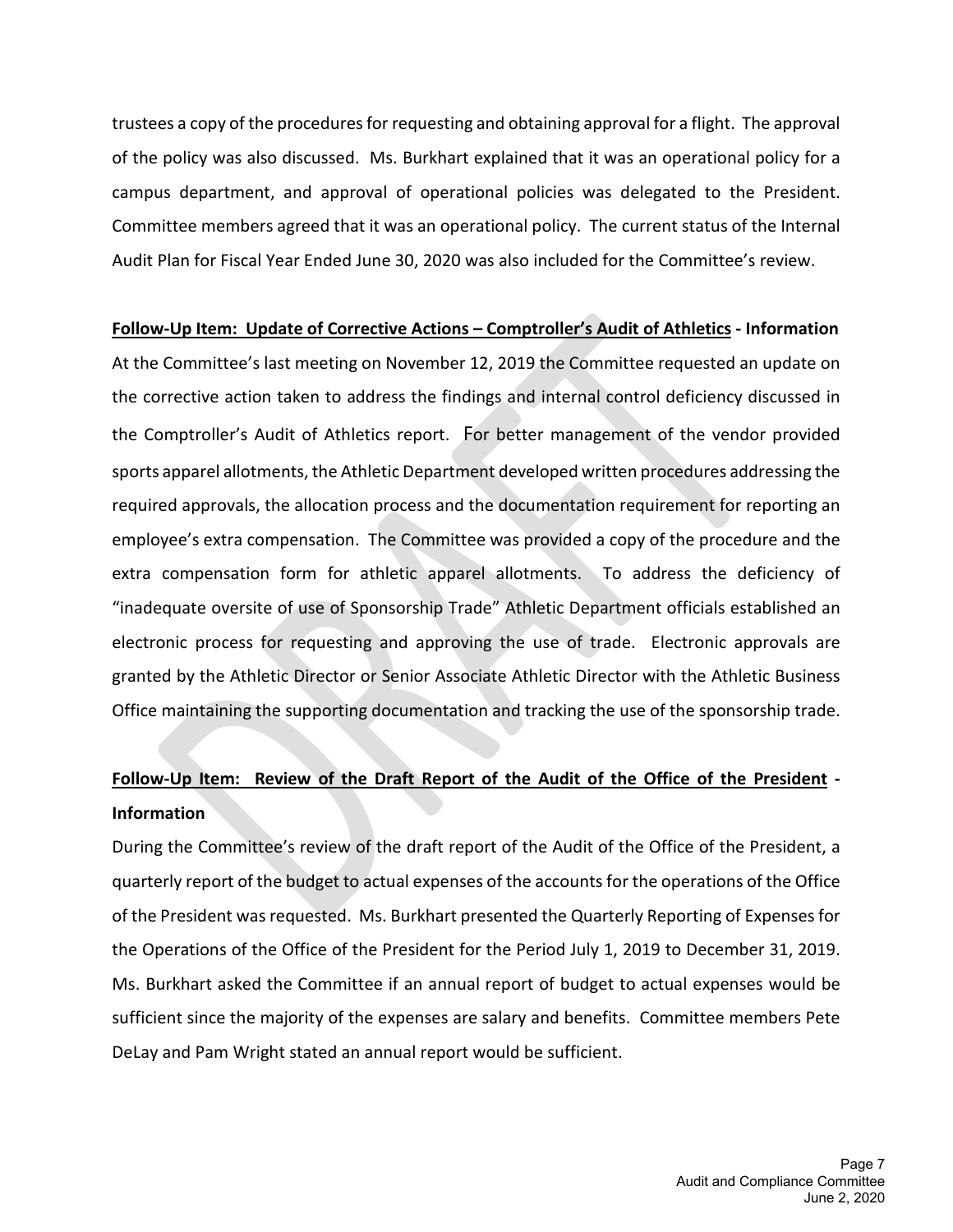For the President's travel with the athletic team, Ms. Burkhart was asked to provide an example of the form used to document the guests of the President. The Committee was provided a blank example of the "Guest List for Athletic Travel" form and an example of the form that included actual descriptions of "Purpose" from forms completed in Fall 2019. The "Guest List for Athletic Travel" form is approved by the Athletic Director and the President.

### **Adjournment**

The Committee adjourned the public session at 12:22 p.m. There were no non-public executive items for discussion.

Respectfully submitted, Audit and Compliance Committee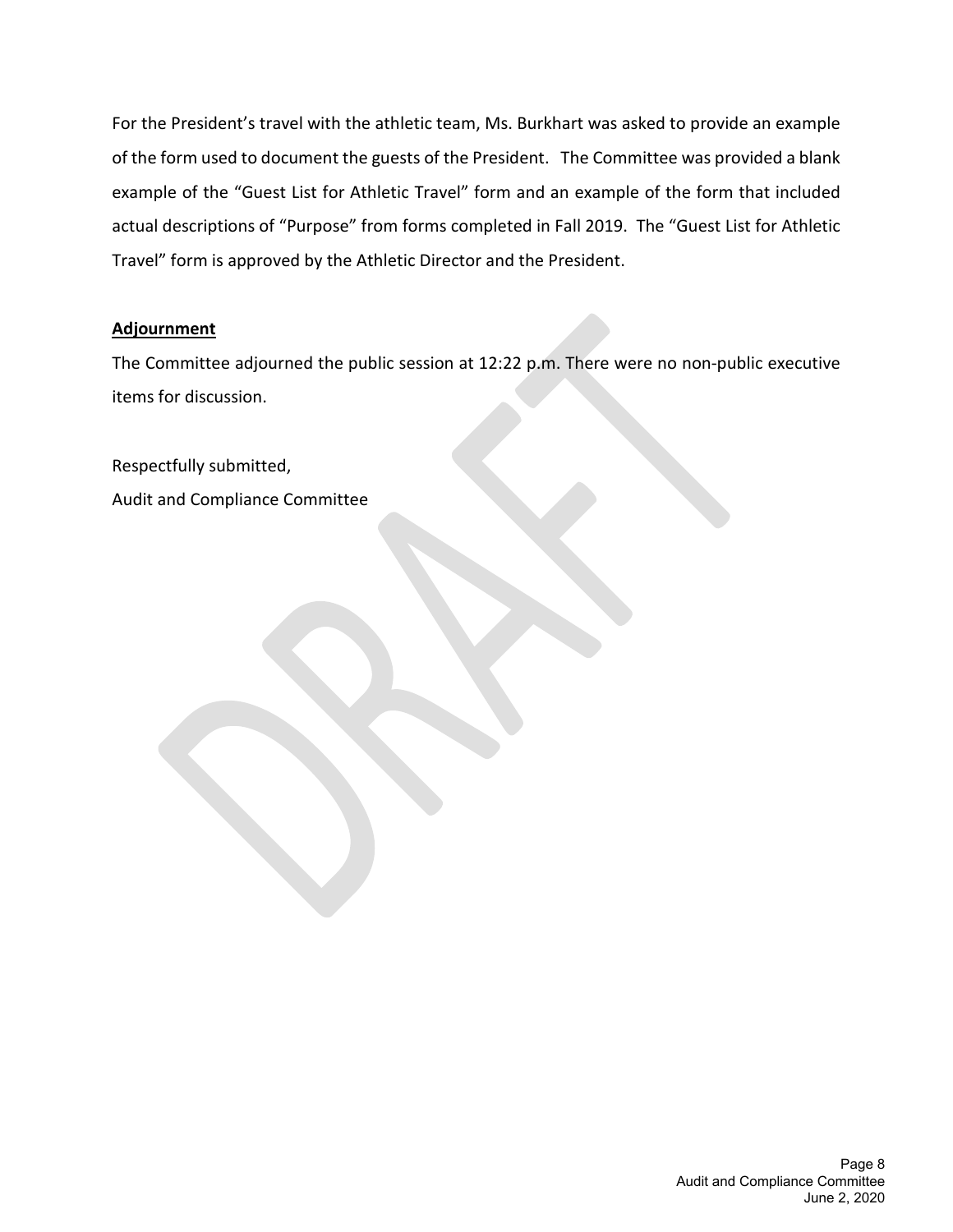

# **Audit and Compliance Committee**

# **Information Item**

| DATE:      | June 2, 2020                                           |
|------------|--------------------------------------------------------|
| SUBJECT:   | <b>Results of External Reviews</b>                     |
| PRESENTER: | <b>Brenda Burkhart</b><br><b>Chief Audit Executive</b> |

## **BACKGROUND INFORMATION:**

# **1. Tennessee Comptroller of the Treasury, Financial and Compliance Audit Report for the Year Ended June 30, 2019**

The Tennessee Comptroller of the Treasury issued the financial and compliance audit report for the year ended June 30, 2019 on March 11, 2020. The independent auditor's report included unmodified opinions on the fairness of the presentation of the financial statements. The audit report contained no audit findings. A copy of the "Audit Highlights" page from the audit report is included in the materials for your review.

A complete copy of the audit report is located on the Comptroller of the Treasury webpage at: <https://comptroller.tn.gov/content/dam/cot/sa/advanced-search/disclaimer/2020/cu20010.pdf>

**2. Tennessee Department of Finance and Administration, Office of Criminal Justice Programs On-site Review of STOP Contract with MTSU, February 24, 2020**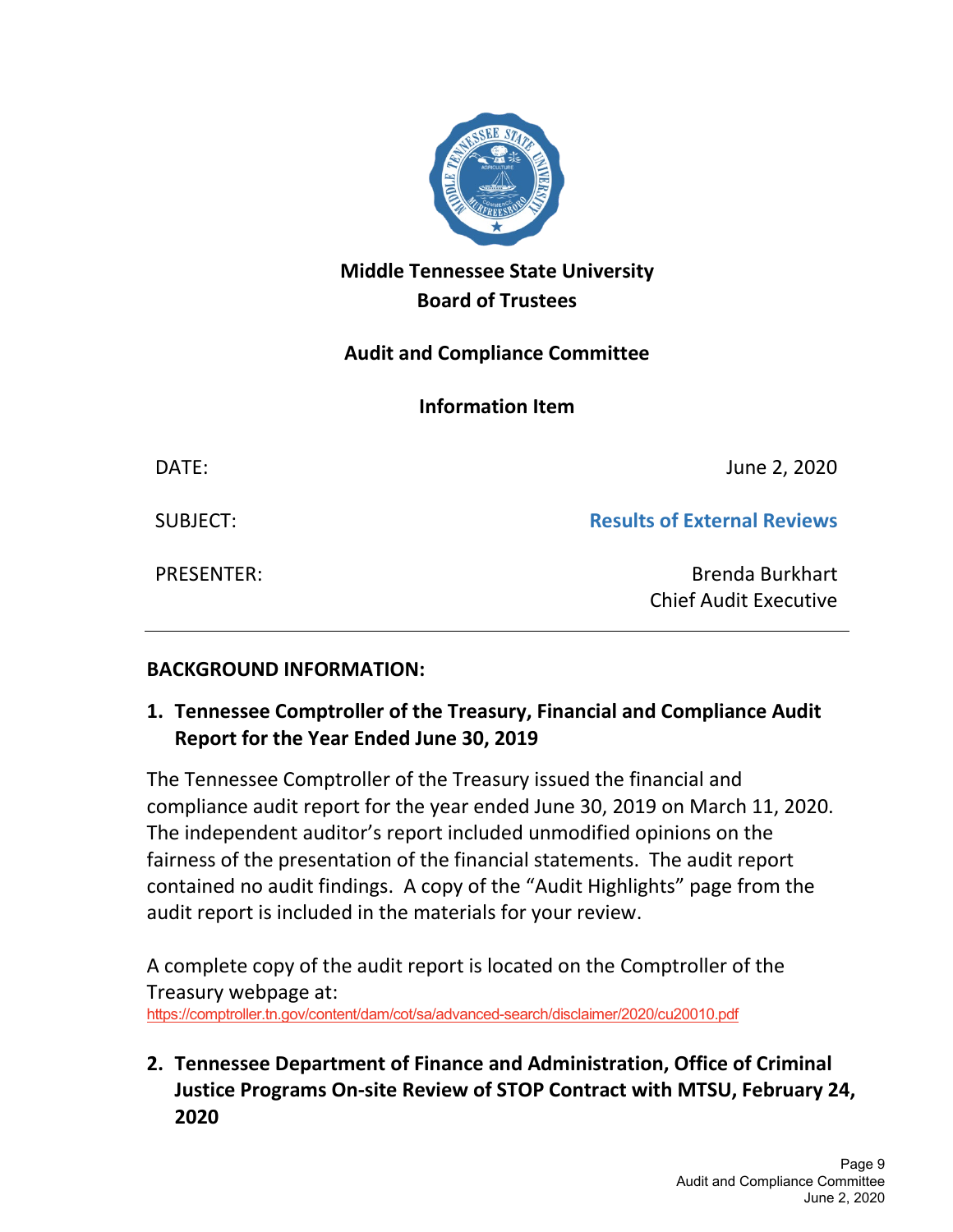The Tennessee Department of Finance and Administration, Office of Criminal Justice Programs conducted an on-site review of the STOP (Services, Training, Officers, Prosecutions) Contract for the Law Enforcement Domestic Violence/Sexual Assault Investigator for the fiscal year ending June 30, 2020. There were no findings of noncompliance. The monitoring objectives were: 1) to verify that program objectives are met, 2) to test the reliability of the programmatic reporting, 3) to test if services and activities are allowable and eligible, and 4) to verify compliance with the contract.

## **3. National Science Foundation Desk Review performed by Atlas Research, April 14, 2020**

Atlas Research completed a desk review in March 2020. The report submitted to the National Science Foundation (NSF) concluded there were no major deficiencies. The report cited five concerns as "minor" which recommended improvements with the documentation of procedures.

Management is taking corrective action to improve the documentation of procedures. The corrective action of the minor concerns will be reviewed during subsequent monitoring activities.

The scope of the desk review included an assessment of the award-related management practices, a review of the accounting and financial systems, and a review of the Award Cash Management Service (ACM\$) procedures for calculating the amounts drawn down.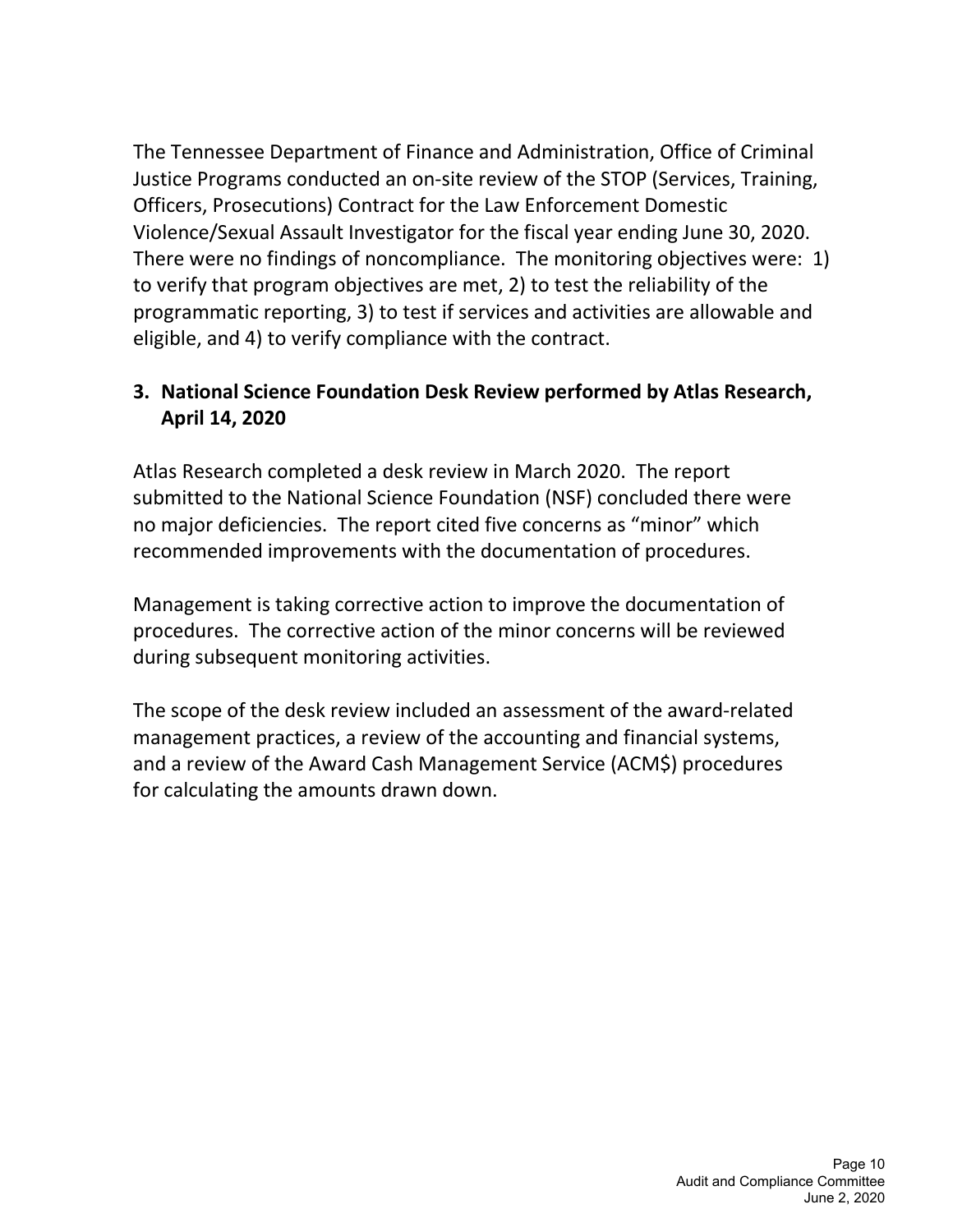## **State of Tennessee**

# Audit Highlights

Comptroller of the Treasury

Division of State Audit

# Financial and Compliance Audit **Middle Tennessee State University**

For the Year Ended June 30, 2019

## **Opinions on the Financial Statements**

The opinions on the financial statements are unmodified.

## **Audit Findings**

The audit report contains no findings.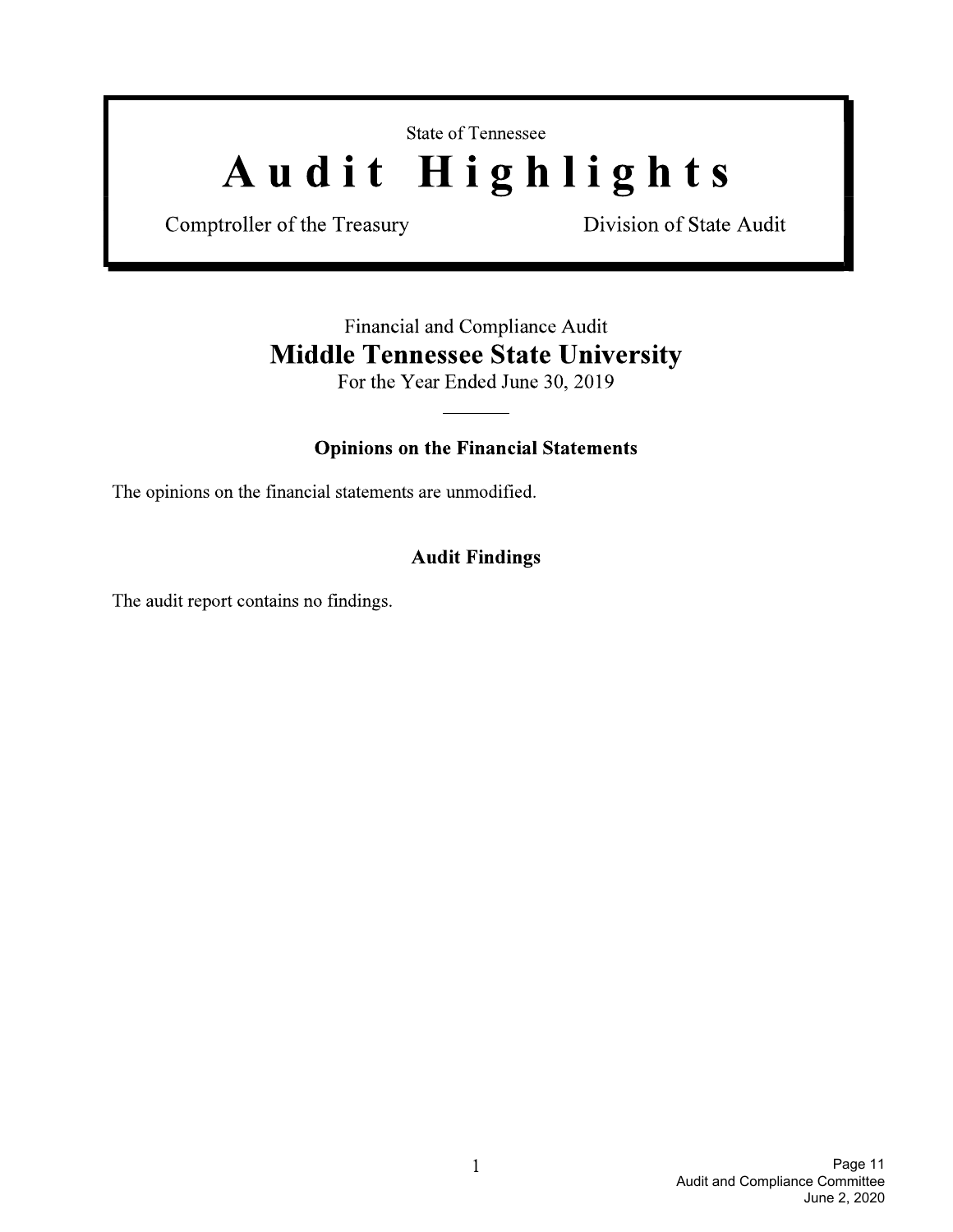Page 12 Audit and Compliance Committee June 2, 2020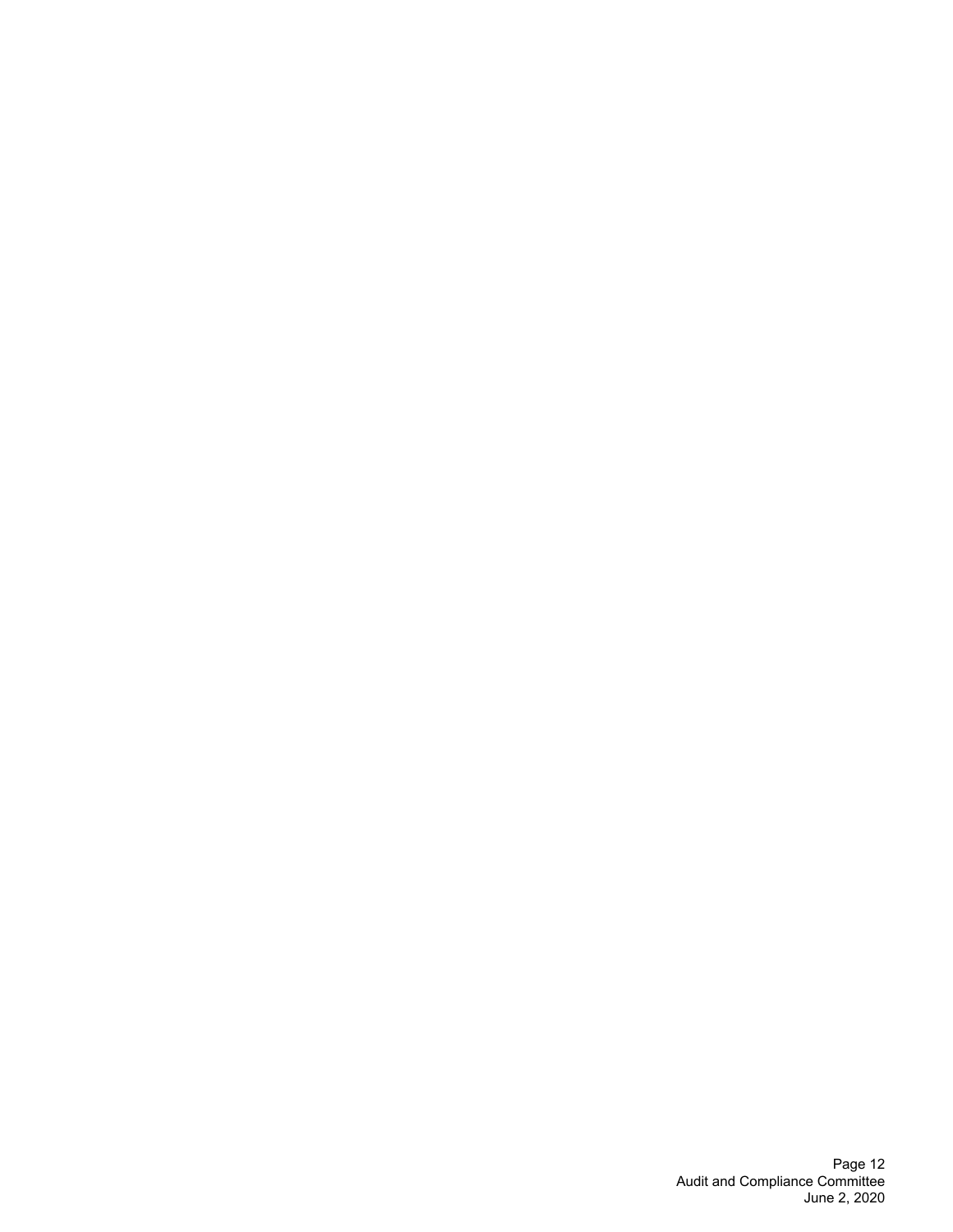

## **Audit and Compliance Committee**

## **Information Item**

| DATE:             | June 2, 2020                                                          |
|-------------------|-----------------------------------------------------------------------|
| SUBJECT:          | <b>Quarterly Report – Results of</b><br><b>Internal Audit Reports</b> |
| <b>PRESENTER:</b> | <b>Brenda Burkhart</b><br><b>Chief Audit Executive</b>                |

## **BACKGROUND INFORMATION:**

MTSU Policy 70 Internal Audit section IX.F requires significant results of internal audit reports be presented to the Audit and Compliance Committee quarterly.

Since the March 17, 2020 report of audit results to the Audit and Compliance Committee, there have been no internal audit reports issued.

The current status of the Internal Audit Plan for Fiscal Year 2020 is included for the Committee's review.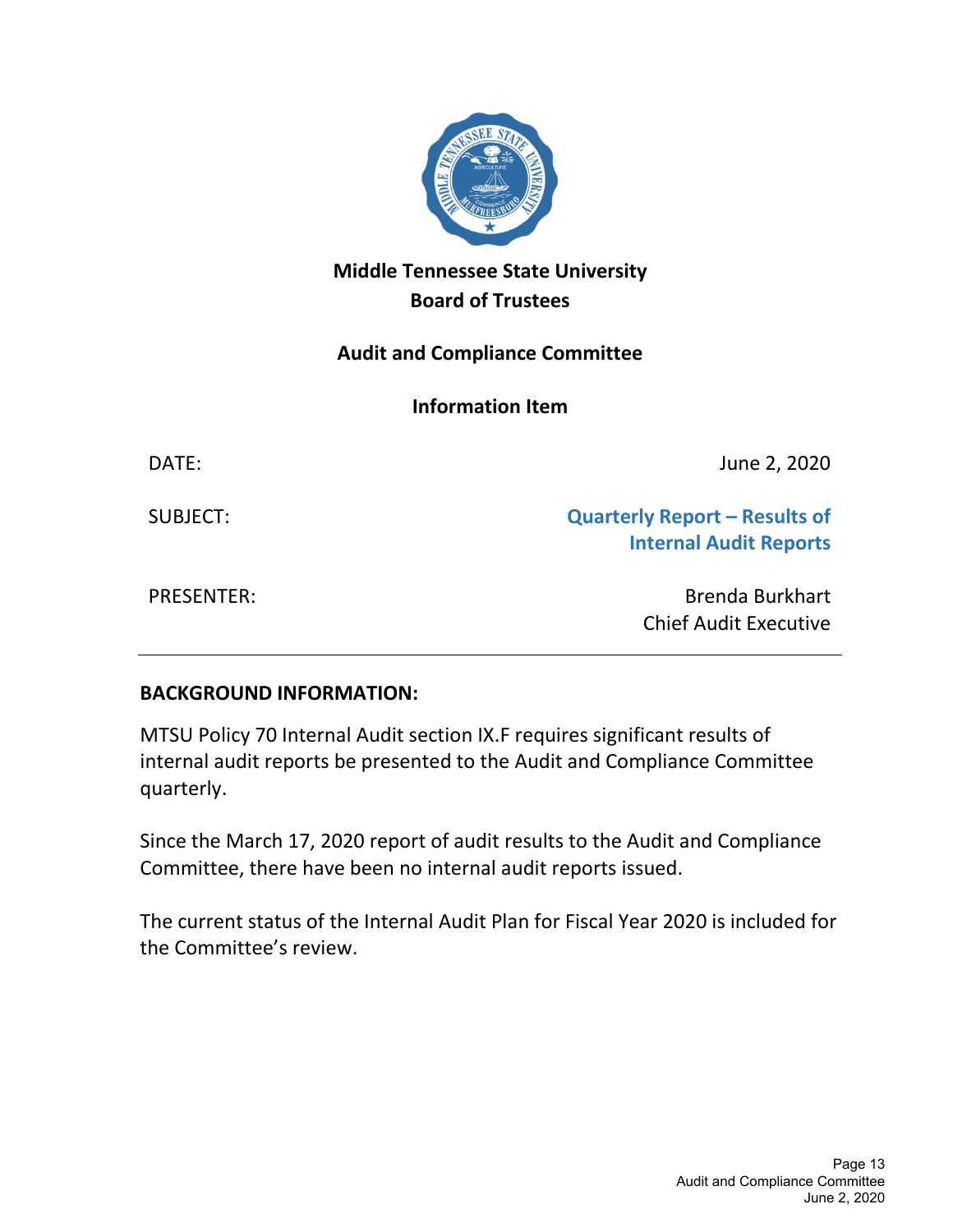Page 14 Audit and Compliance Committee June 2, 2020